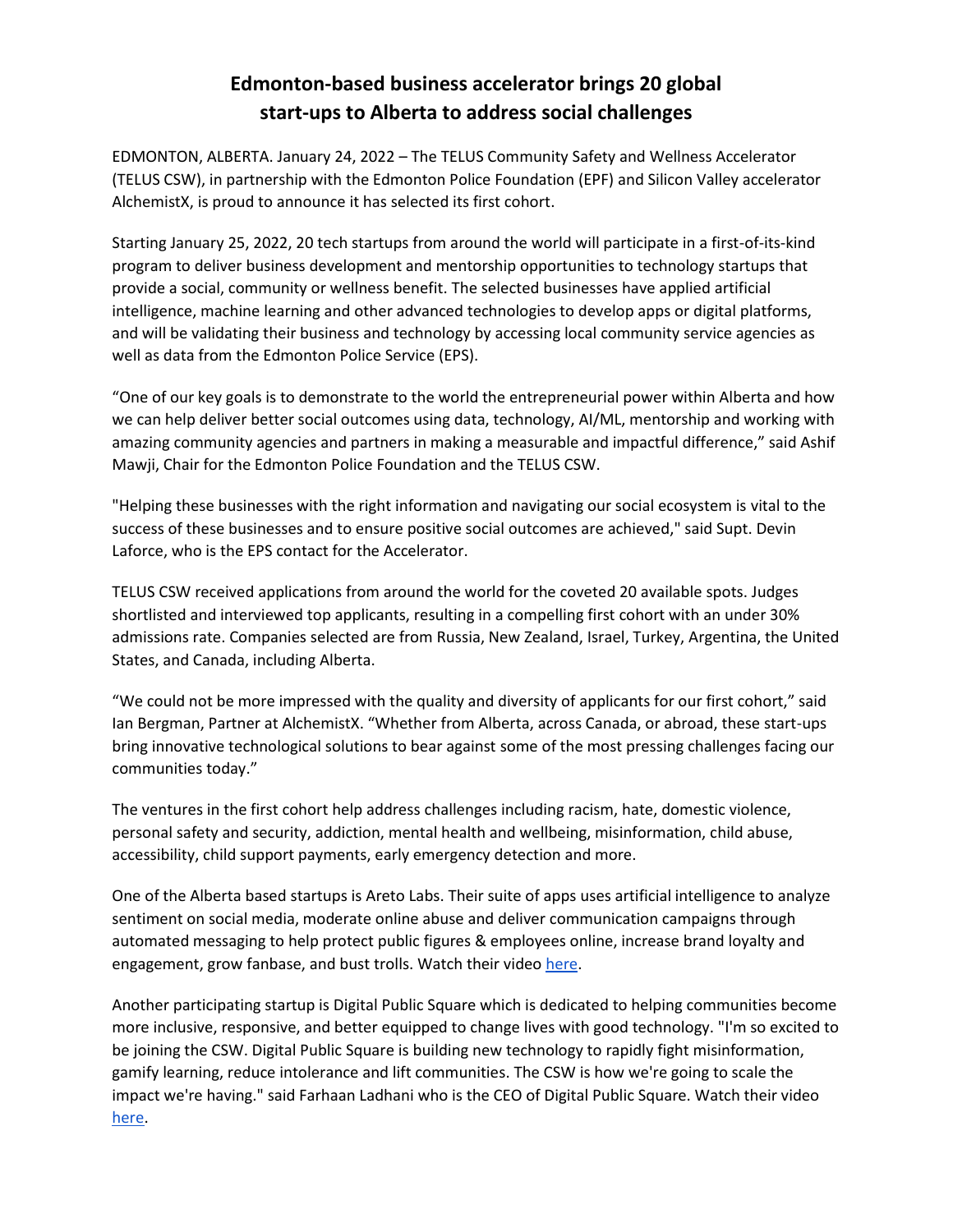The TELUS CSW Accelerator is part of Alberta Innovates' [Scaleup and Growth Accelerator Program](https://albertainnovates.ca/programs/alberta-scaleup-and-growth-accelerators-program/)  [\(Scaleup GAP\).](https://albertainnovates.ca/programs/alberta-scaleup-and-growth-accelerators-program/) Scaleup GAP intends to attract Alberta and eligible global companies to strengthen the Alberta ecosystem with a global mindset and provide them access to international collaborations and capital. Scaleup GAP is run by a consortium led by Alberta Innovates, which also includes the Ministry of Jobs, Economy and Innovation, Innovate Edmonton and Prairies Economic Development Canada (PrairiesCan). The unique partnership is allocating \$35 million over three years to retain business accelerators. It's part of an overall government goal to help create 20,000 jobs and increase technology firm revenue to \$5 billion by 2030.

# **Quotes:**

"The Government of Canada is supporting innovative solutions that contribute to strong, healthy and vibrant communities. With its focus on addressing important social and community needs, the Community Safety and Wellness Accelerator adds an important and welcome dimension to Alberta's technology ecosystem."

- Honourable Daniel Vandal, Minister of Northern Affairs, Minister responsible for Prairies Economic Development Canada and Minister responsible for the Canadian Northern Economic Development Agency

"Opportunities in Alberta's tech sector are attracting global talent. The first cohort of startups for the Community Safety and Wellness Accelerator will benefit from strong partnerships with the Edmonton Police Foundation and AlchemistX, as well as each partner's knowledge and expertise. Our investments in accelerators is making the world's innovators sit up, take notice, and look to Alberta to grow their business."

- Minister Doug Schweitzer, Jobs, Economy and Innovation

"Global innovation efforts like these have the potential to make great progress in meeting the social challenges that face our community. I am thrilled that all three levels of our government came together to fuel this important work, and I am greatly anticipating what the selected start-ups will achieve for Edmonton and the world."

Mayor Amarjeet Sohi, City of Edmonton

"We have a real opportunity to leverage technology and artificial intelligence in a way that has never been done before by any police agency in North America. The complexity of social issues and crime require us to use evidence and data in new ways to get to the root causes and find people-focused solutions. This collaboration will give us new tools to improve the lives of the most vulnerable in the community, reduce demand on police services, and help to better coordinate the social safety ecosystem."

- Chief Dale McFee, Edmonton Police Service

"When you infuse entrepreneurship, data, AI/ML, domain expertise, funding, mentorship and a proven accelerator program, only good things can come out of that. Now applying those ingredients to our community's pressing challenges is something we must do. The Edmonton Police Foundation is proud to be a founding partner in this initiative and look forward to lending our expertise and resources in making this a huge success!"

- Ashif Mawji, Chair - Edmonton Police Foundation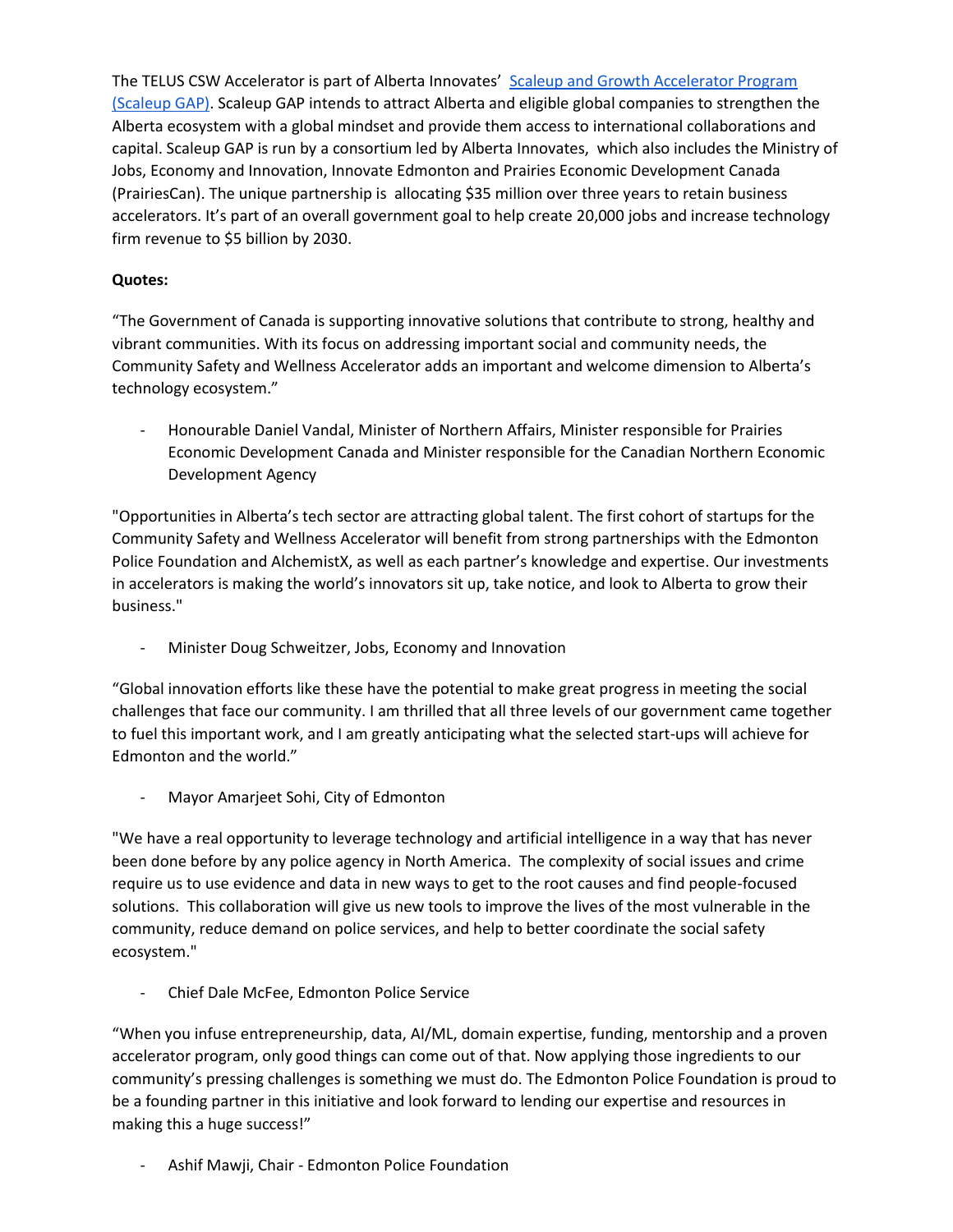"This unique model, believed to be the first of its kind in Canada, is targeted to solving social challenges. The Community Safety and Wellness accelerator's double bottom line approach will give it meaningful business and social impacts."

Laura Kilcrease, CEO, Alberta Innovates

"The world needs what Edmonton offers – a passionate and vibrant community of entrepreneurs committed to solving some of the world's biggest challenges. The CSW Accelerator fueled by Alchemist will support local innovators and digital IP designed for positive social impact, improving lives for Edmontonians and people around the world."

Catherine Warren, CEO, Innovate Edmonton

"When socially-minded startups come from around the world to Alberta, they help the economy thrive bringing innovative and transformative solutions that use technology for good. TELUS is fundamentally rooted in social purpose with a strong belief that to do well in business we must also support the health and well-being of our communities. We are excited to see these organizations leverage cutting edge technologies to solve some of today's biggest social challenges making both Alberta, and the world, a brighter place."

- Blair Miller, Managing Partner, TELUS Pollinator Fund

"ATB Financial is proud to have been [involved with the TELUS CSW Accelerator](https://www.atb.com/company/news/stories/community-safety-and-wellness-accelerator-to-drive-social-change-in-alberta/) since its inception. The gathering of its first cohort represents a step forward towards helping uplift the social and economic well-being of Albertans. We're looking forward to seeing the solutions that this group of 20 will put forward."

- Stuart McKellar, Chief Legal and Sustainability Officer & Corporate Secretary, ATB Financial.

#### **About the TELUS CSW:**

The TELUS Community Safety and Wellness Accelerator ( TELUS CSW) is a first-of-its-kind accelerator focused on addressing the social and safety challenges facing our communities. In partnership with AlchemistX, the Edmonton Police Foundation, and Alberta Innovates and Innovate Edmonton, the CSW Accelerator is bringing proven Silicon Valley acceleration programming to the social impact space in Edmonton, Alberta.

More about the CSW can be found at[: https://cswaccelerator.com/partners/](https://cswaccelerator.com/partners/)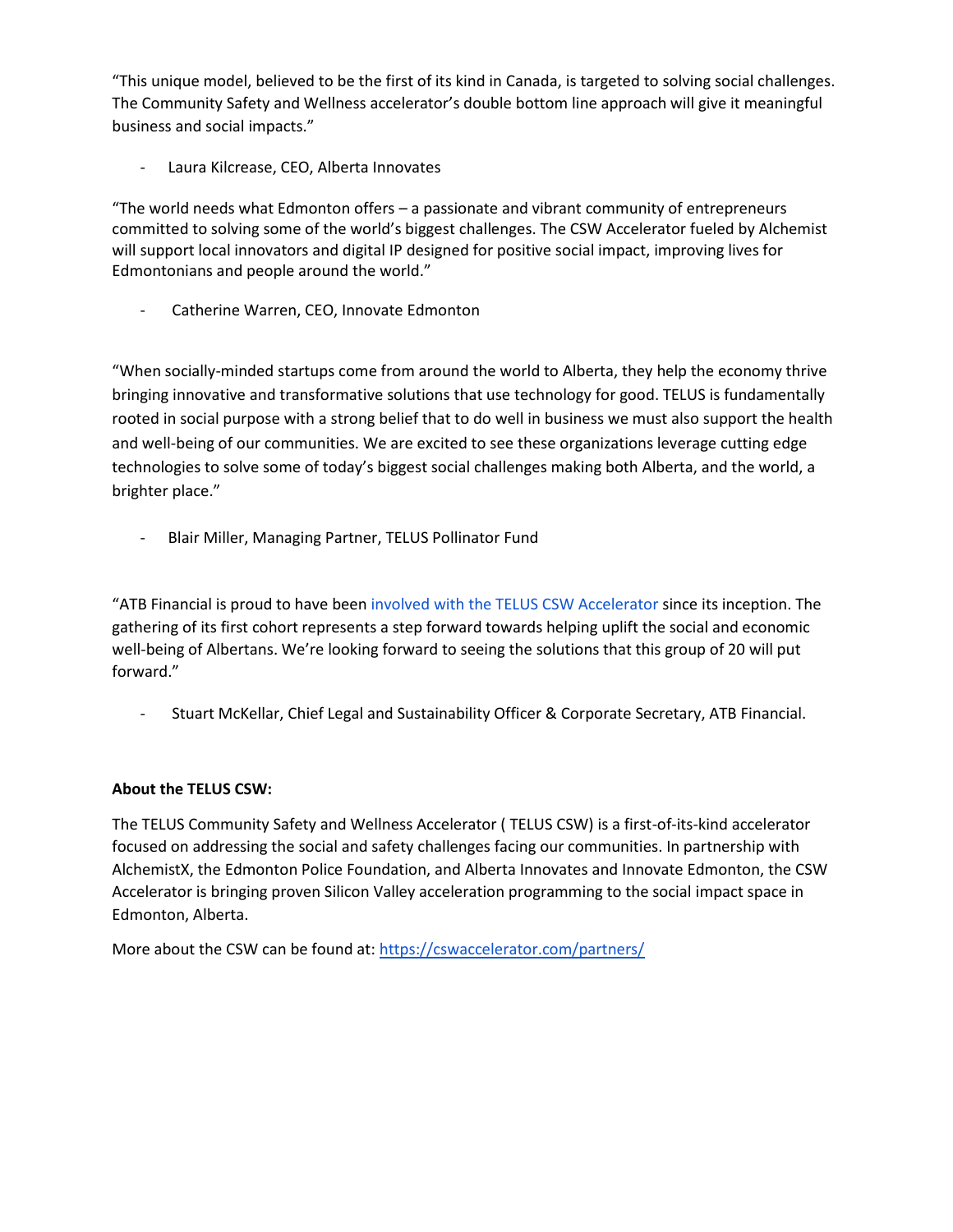#### **About Alberta Innovates:**

Alberta Innovates is the province's largest and Canada's first provincial research and innovation agency. For a century we have worked closely with researchers, companies and entrepreneurs – trailblazers who built industries and strengthened communities. Today we are pivoting to the next frontier of opportunity in Alberta and worldwide by driving emerging technologies across sectors. We are a provincial corporation delivering seed funding, business advice, applied research and technical services, and avenues for partnership and collaboration**. [Learn how Alberta Innovates.](https://albertainnovates.ca/)**

# **About Prairies Economic Development Canada (PrairiesCan):**

Prairies Economic Development Canada (PrairiesCan) is the federal department that supports economic growth in Alberta, Saskatchewan and Manitoba. Its programs and services help businesses, not-for-profits and communities grow stronger. Its mandate is to support economic growth and diversification in the Prairie provinces and advance the interests of the region in national economic policy, programs and projects.

#### **About Innovate Edmonton:**

Headquartered in Alberta's capital city, Innovate Edmonton leverages, unites, and promotes homegrown innovation as a gateway to solving the world's most pressing problems. We harness the power of the public and private sectors, ground-breaking academic research, and purpose-driven investment to build a shared prosperity and open international markets. From sustainable climate solutions to public health and digital education, Edmonton is a leading global centre for inspiration, ingenuity, and inclusion. Learn more abou[t Innovate Edmonton](https://urldefense.com/v3/__https:/innovateedmonton.com/__;!!KWSH4Uiub072P3-b!KMkhfVXlB2XokGUBN8YgNz4iU8ddpS6vW8cTB-cak-VRr1D2AXWpEkGbixqVsdFqKtH0nkBSoYqp$) and [Startup Edmonton,](https://urldefense.com/v3/__https:/www.startupedmonton.com/__;!!KWSH4Uiub072P3-b!KMkhfVXlB2XokGUBN8YgNz4iU8ddpS6vW8cTB-cak-VRr1D2AXWpEkGbixqVsdFqKtH0ngfhVvVC$) a program division of Innovate Edmonton.

#### **About AlchemistX:**

AlchemistX is the Corporate and Government Services division of Alchemist Accelerator, a venturebacked accelerator focused on accelerating the development of seed-stage ventures that monetize from enterprises. CB Insights rated Alchemist the top accelerator based on median funding rates of its grads (YC was #2). The accelerator's primary screening criteria is on teams, with primacy placed on having distinctive technical co-founders. The organization provides founders a structured path to traction, fundraising, mentorship, and community over the course of a time-bound program. Backers include many of the top corporate and VC funds in the Valley — including Khosla Ventures, DFJ, Cisco, GE, Next47 (Siemens), and Salesforce, among others. Notable Alchemist alumni include LaunchDarkly, Rigetti Quantum Computing, mPharma, Matternet, and Mightyhive.

#### **About TELUS:**

TELUS (TSX: T, NYSE: TU) is a dynamic, world-leading communications technology company with \$16 billion in annual revenue and 16 million customer connections spanning wireless, data, IP, voice, television, entertainment, video, and security. We leverage our global-leading technology and compassion to enable remarkable human outcomes. Our longstanding commitment to putting our customers first fuels every aspect of our business, making us a distinct leader in customer service excellence and loyalty. In 2020, TELUS was recognized as having the fastest wireless network in the world, reinforcing our commitment to provide Canadians with access to superior technology that connects us to the people, resources and information that make our lives better. TELUS Health is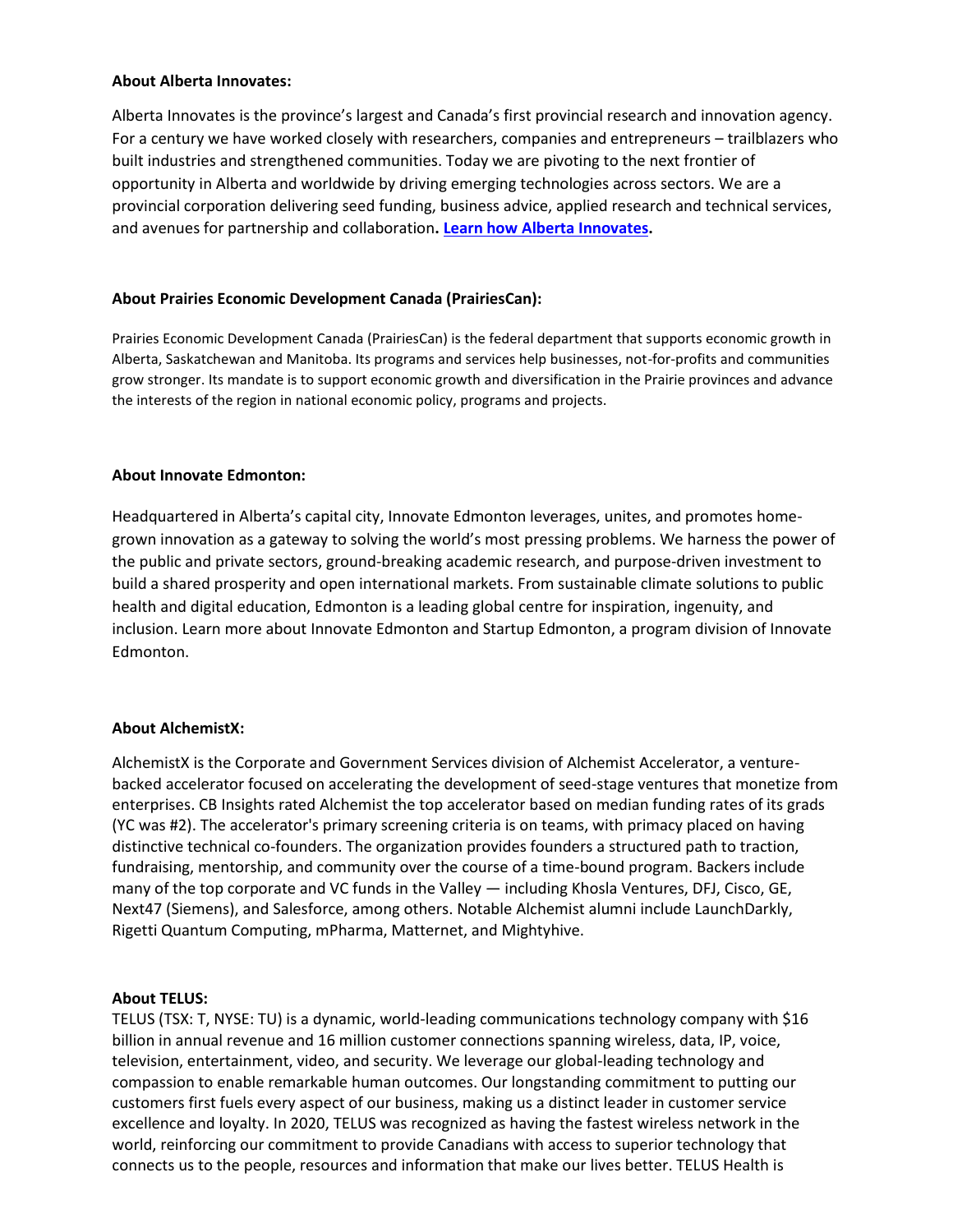Canada's leader in digital health technology, improving access to health and wellness services and revolutionizing the flow of health information across the continuum of care. TELUS Agriculture provides innovative digital solutions throughout the agriculture value chain, supporting better food outcomes from improved agri-business data insights and processes. TELUS International (TSX and NYSE: TIXT) is a leading digital customer experience innovator that delivers next-generation AI and content management solutions for global brands across the technology and games, ecommerce and FinTech, communications and media, healthcare, travel and hospitality sectors. TELUS and TELUS International operate in 25+ countries around the world. Together, let's make the future friendly.

Driven by our passionate social purpose to connect all citizens for good, our deeply meaningful and enduring philosophy to give where we live has inspired TELUS, our team members and retirees to contribute more than \$820 million and 1.6 million days of service since 2000. This unprecedented generosity and unparalleled volunteerism have made TELUS the most giving company in the world.

For more information about TELUS, please visit [telus.com,](https://www.telus.com/en/) follow u[s @TELUSNews](https://twitter.com/telusnews?lang=en) on Twitter, and [@Darren\\_Entwistle](https://www.instagram.com/darren_entwistle/?hl=en) on Instagram.

# **About EPS:**

As a modern police service committed to increasing community safety, EPS balances traditional enforcement with social needs by establishing strong community partnerships, leveraging data-driven evidence and cultivating an innovative workforce reflective of the city it serves.

## **The TELUS Community Safety and Wellness Accelerator powered by AlchemistX First Cohort Start-ups**

Anima-ey (Israel) - <https://anima-ey.com/> Areto Labs (Alberta) - <https://www.aretolabs.com/> Athena (Canada) - <http://athenacollects.com/> Brave Technology Coop (Canada) - <https://www.brave.coop/> Budee Solutions (Canada) - [www.budeesolutions.com](http://www.budeesolutions.com/)  Clearhead (New Zealand) - <https://www.clearhead.org.nz/> Defynance (United States) - [https://defynance.com](https://defynance.com/) Digital Public Square (Canada) - <https://digitalpublicsquare.org/> Every Two Minutes (United States) - <https://mysidekickapp.io/> Kara Technologies (New Zealand) - [http://www.kara.tech](http://www.kara.tech/) Maslo (United States) - <https://maslo.ai/> NavigateIO (Canada) - <https://www.navigateio.com/> Nucleos (United States) - <https://nucleos.com/> OTTAA (Argentina) - <https://www.ottaaproject.com/home.php> PALcares (Alberta) - <https://pal2pqh28bd.site/> Pedesting (Alberta) - <https://pedesting.com/> Rubicon (Canada) - <https://www.tryrubicon.com/> Sightbit (Israel) - <https://sightbit.com/> Sober One (Russia) - <https://www.getsober.one/> Xena Vision (Turkey) - [https://xena-vision.com](https://xena-vision.com/)